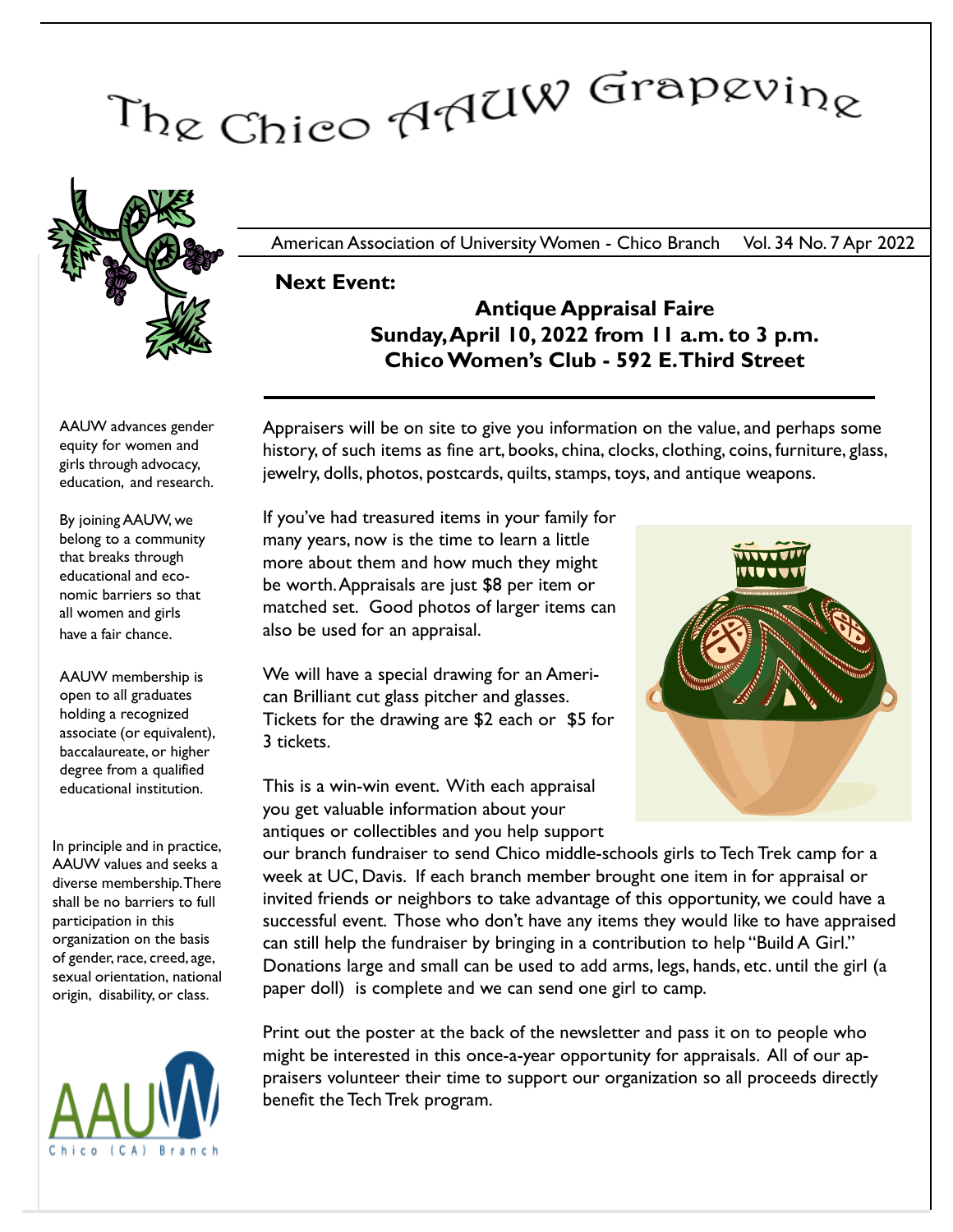# Branch News and Notes

#### Branch Officers

President - Jan Britton Vice President - Sue Blizman Membership - Lyn Smith Finance - Pam Bodnar Secretary - Maria Elena Ramirez Newsletter Editor - Jana Lawton Public Policy - Carol Holzgrafe Tech Trek Coordinator - Joan Cleveland Technology - Helen Gesick Historian historian needed

This year's nominating committee is pleased to announce that many members have stepped up to serve the branch for the 2022-2023 term.

At the branch meeting in May, three positions(\*) for AAUW Chico's leadership team will be voted upon by the membership. Each candidate has agreed to serve and, in accordance with AAUW by-laws, a vote will be taken.

\*President - Sue Blizman \*Treasurer - Lyn Smith \*Secretary - Maria Elena Ramirez

Positions not requiring a vote:

Membership - Dori Moura Program Chair - Jan Britton Public Policy - Carol Holzgrafe Grapevine Editor - Jana Lawton Directory - Helen Gesick Branch Website - Helen Gesick

Tech Trek Team - Carol Holzgrafe, Pam Bodnar, and Sylvia Hedlind

CCSA Scholarship Team - Mary Jensen, Caroline Langen, and Ruth Berger (for graduating high school seniors)

CSU, Chico Scholarship Team - Sue Blizman, Jan Britton, and Toni Reid (for graduate education students at Chico State)

The Historian position is unfilled at this time. Jana Lawton agreed to be the custodian of our branch records until someone volunteers to take on the position. Members interested in investigating the Tech Trek or Scholarship Committees should contact one of the leaders. They can use your help! Many thanks to the members above who have chosen to serve our branch.

Nominating Committee: Marilyn Myrick and Ruth Berger

### DUES - Advance notice to members and prospective members.

Dues to our Association have increased and will take effect on July 1 for the 2022-23

year. At the local level, we have managed to do without a dues increase for a number of years and especially for the past few years when COVID-19 kept us in our homes and the branch has not had many expenses. We fully expect to be back to in-person meetings and a much more active agenda for the branch in the coming year. Because most items in our budget have an increased cost (meeting room rental, postage, food, etc.), we will increase Chico branch dues to \$18 for a total of \$105 which includes local, state and national dues.

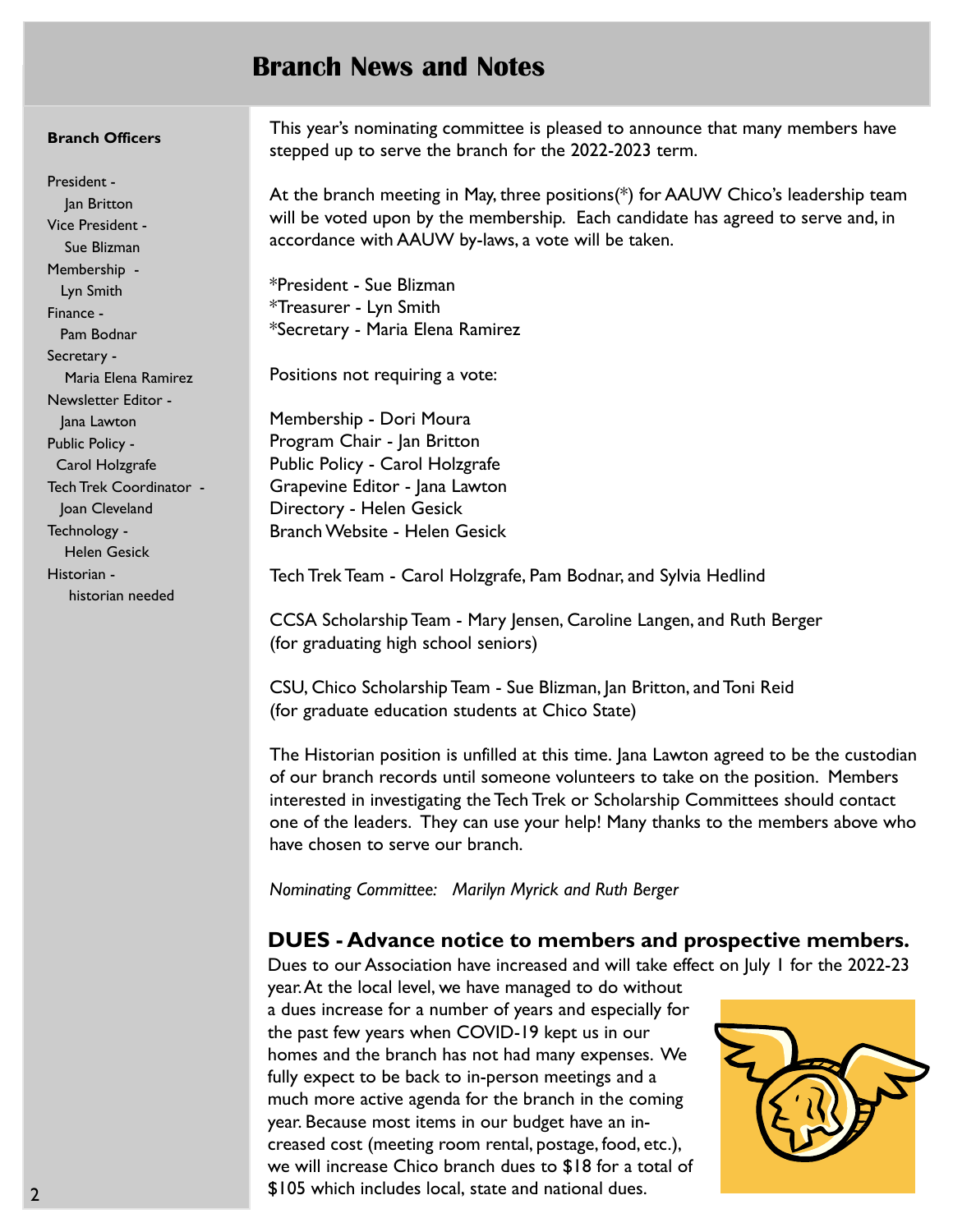# Branch News and Notes (continued)



The annual Tech Trek picnic will be held on Friday, April 29 at 5:30 p.m.The location is on the patio of the historic Lott Home, 1067 Montgomery Street, in Oroville. All 2022 Tech Trek campers, their parents, and AAUW members are encouraged to attend. Tech Trek alums are invited as well! This is an important meeting to learn about Tech Trek, how to prepare, and what to expect.

All AAUW members attending are asked to pay \$10 to cover the cost of the sandwiches, cookies, and drinks. In addition, Oroville AAUW members will

bring the salads. There is no charge for Tech Trek girls and their families.

Please RSVP by April 22 to Jeannie Maes, jeanniemaes@gmail.com, or Kris Shorrock krisshorrock@comcast.net.



There was no Chico Science Fair this year but that didn't stop the students at Sierra View Elementary School from having their own. A member of the Parent Teacher Organization (PTO) reached out to AAUW and asked if any of our members could help judge the projects or provide an award or certificate recognizing a particularly good project.

#### Jan Britton and Jana Lawton

were able to spend a few hours in the school cafeteria on April23 to help out the PTO by judging projects for 3rd through 5th graders. Jan and Jana found the project by 3rd grade student Katie Weiss to be exemplary, not only for the experiment on electricity, but also for her clear and well organized visual presentation, and her curiosity and interest in further research. We were happy to award Katie a certificate from AAUW for an outstanding project in scientific discovery and a gift certificate for books.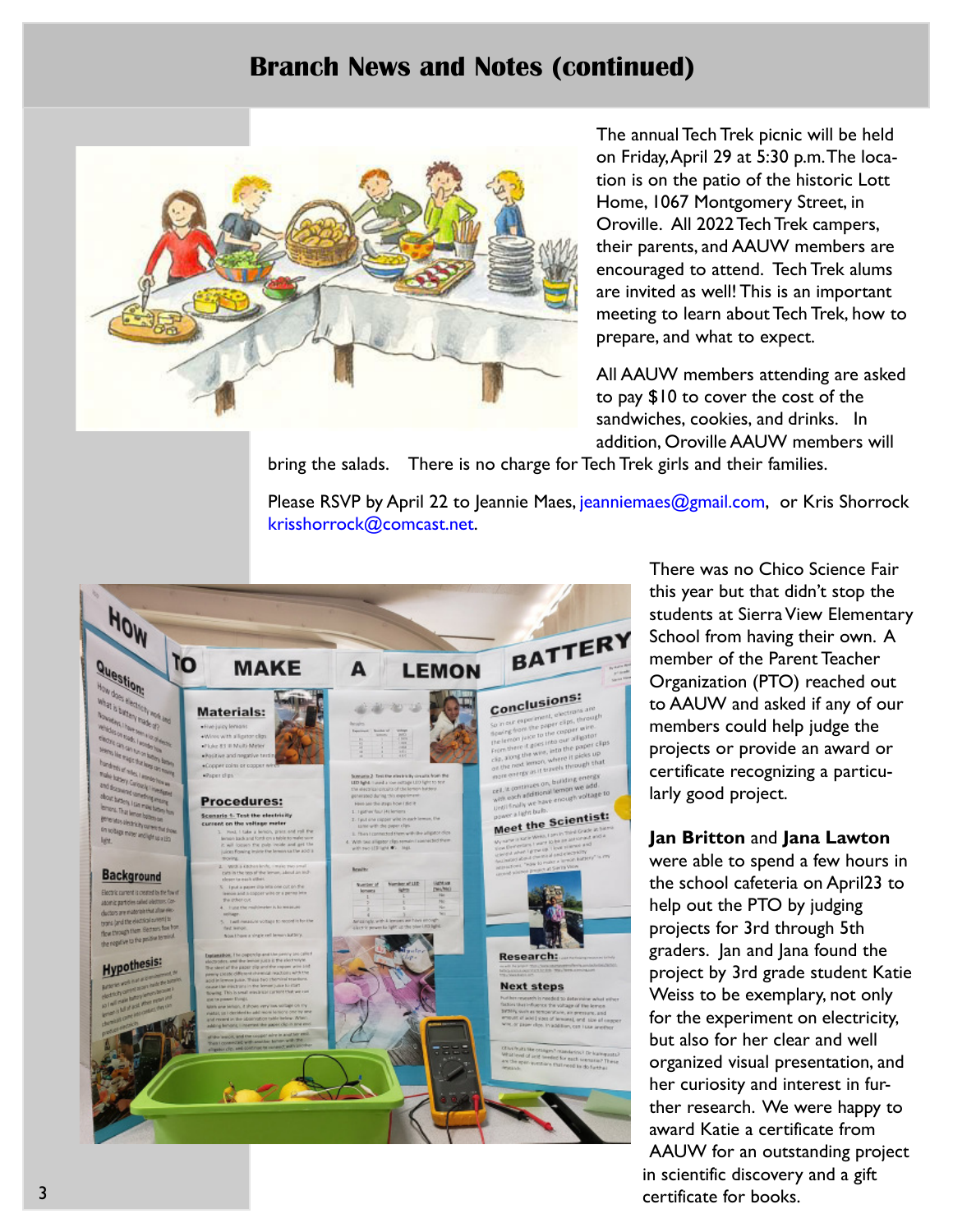# Spend a Day in AAUWLand

Gloria **Blackwell** 



Lisa Maatz



# Calling all AAUW adventurers!

Grab your compass and join the expedition to AAUWLand at the AAUW Annual Event on Saturday, April 30th 9-3 via Zoom. It's free so sign up in advance at www.aauw-ca.org. We will all be explorers, searching for new routes to connect to AAUW and its mission.

To launch the trip, the morning session will: \*Kick off with inspirational words from Gloria Blackwell,AAUW CEO, and Lisa Maatz, Senior Adviser, Ohio Citizen Action and former AAUW Policy Rock Star.

\*Focus our telescopes on the year's accomplishments.

\*Honor our AAUW expedition leaders with the announcement of the Named Gift Honoree, Equity Champion, and Top 10 Branch Fund Contributions. \*Review our advocacy efforts.

\*Share important news and updates.



\*Hear the inspiring words of the three Speech Trek finalists (throughout the day). \*Listen to the hosts of the breakout sessions pitch their topics.

#### During the afternoon route we will:

\*Be introduced to the accomplished candidates for the 2022-23 board of directors. \*Meet dancing scientist, Jasmine Sadler, owner and founder, The STEAM Collaborative. \*Honor the three winners of the 2022 Branch Activity of the Year Award and hear about what they did.

\*Award a Speech Trek winner.

\*Along the way, we will wind into unfamiliar territory. You can "Choose Your Own Adventure" with self-guided journies deep into the "topical" jungle of AAUW ideas that you might be interested in talking about. We'll network and share thoughts, stories, experiences, and maybe some debate. There's no set trip itinerary. You will be able to move freely back and forth between Zoom breakout rooms to stay and share or take off and find another!

So, don your pith helmet and register for Adventures in AAUWland!

The CHICO GRAPE-

VINE is published by the Chico Branch of AAUW. Items for inclusion can be mailed to Jana Lawton, newsletter editor, 1112 Bidwell Avenue, Chico, CA 95926 or e-mailed to jdlawton72@gmail.com (preferred)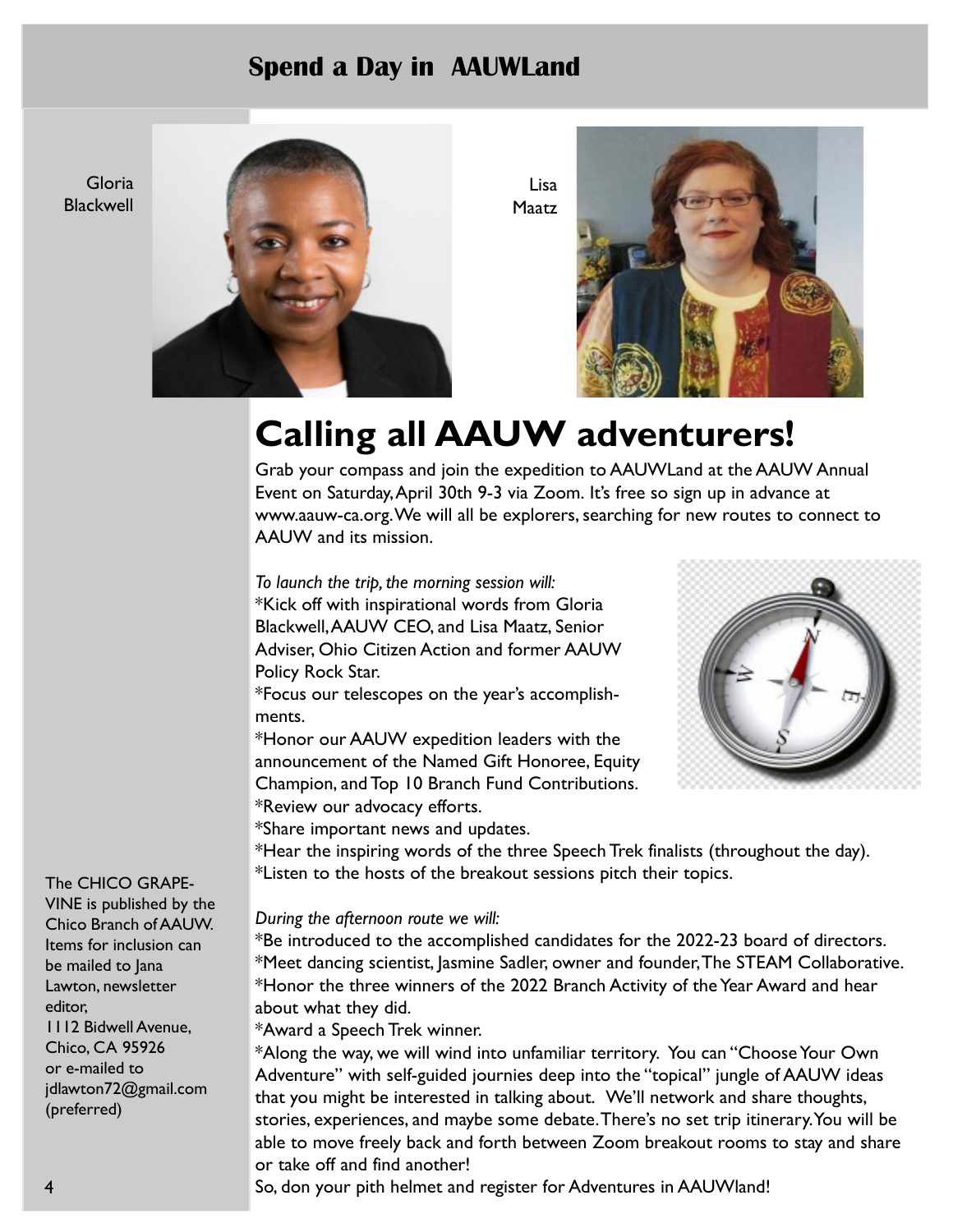# Interest Sections

#### New to AAUW?

Call a group leader for more information about a section you might find of interest. A few have reached capacity but most would welcome new members.



#### Les Flaneurs

Carol Holzgrafe - (530) 774-4009 The group usually meets Tuesdays, Thursdays, and/or Saturdays at 8:30 or 9:30 a.m. depending on the season. A walking/talking group of Chico and Paradise members who wander through local parks and neighborhoods - and sometimes farther afield - commenting on landscaping, architecture, and life, and getting exercise. Email or call for schedule if you might be interested. Carol Holzgrafe, carol@holzgrafe.com, (530) 874-6906 or Satsie Veith at (530) 570-3550.

Wine and Whine, the Spring Version Meets the 3rd Wednesday at 5:30 p.m. Locations change each month Please contact Carol Holzgrafe, carol@holzgrafe.com if you want to join in. And bring a friend or relative. We are nice people. An email will be sent with location if it seems safe to meet outside this month (and the weather cooperates).

#### Out to Lunch

Group meets on 2nd Thursday Call Lyn Smith at (530) 636-4984 to make a reservation for lunch at Stoble's. Both Paradise and Chico branch members welcome.

#### Computer and iPad Group

Helen Gesick (530) 570-5185 Meets 3rd Tuesday at 2:00 p.m. Note new meeting day. Call Helen for information. Decision on meeeting in person or on Zoom will be made month to month.



#### Foreign Policy Discussion Group

.

Roxanne Ferry - 891-1722 All welcome. Group meets 4th Monday at 7 p.m. Apr 25 - Outer Space Policy Hosted by Jana Lawton at 1112 Bidwell Avenue (530) 894-1843



#### Evening Book Discussion Group

Mary Huntsinger (530) 521-1323 Group meets at 7:00 p.m. on 2nd Tuesday Call for update on book selections and locations.

#### Ethnic Writers Book Discussion Group

Severance Dolan 433-0258 All welcome! Group meets at 1:00 p.m. on 4th Wednesday Apr 27 - The Personal Librarian by Marie Benedict and Victor Christopher Murray. Hosted by Severance Dolan.

#### Non-fiction Book Discussion Group

Group meets on 1st Friday at 10 a.m. Contact Susan Critchfield for Zoom info at (530) 519-3460. Group will continue to have Zoom sessions

#### Mystery Book Discussion Group

Denise Worth (530) 343-5711 Group meets at 3 p.m. on 3rd Wednesday Call for update on book selection and meeting location.

#### Friday Book Discussion Group

Severance Dolan (530) 433-0258 Group meets at 10 a.m. on 4th Friday at Woodoak condominium club house located at 555 Vallombrosa Apr 22 - Call for update on book selection